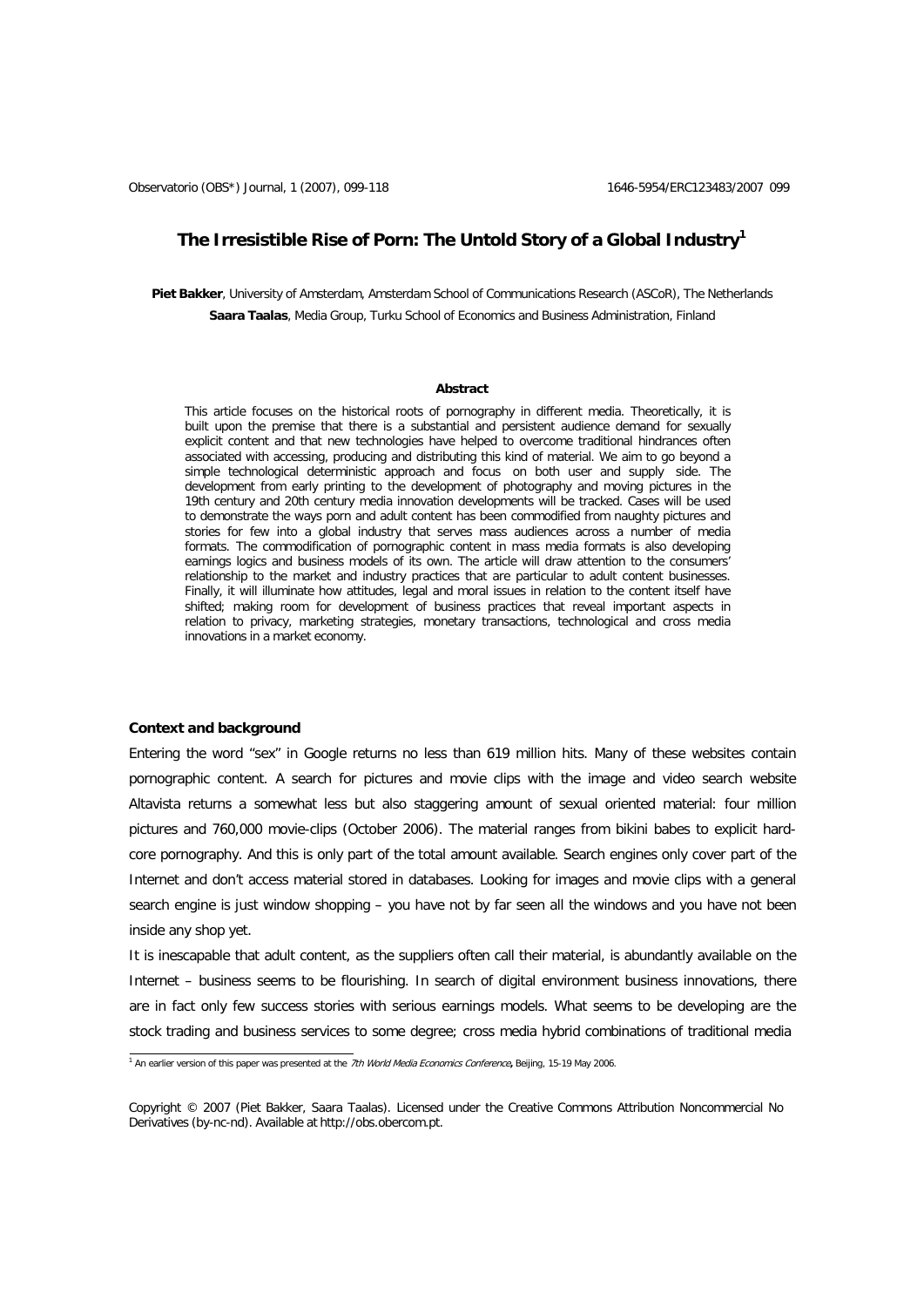and digital content in, for example, housing advertising; and online gambling. But by far the one content that has been in the forefront of technological development, sometimes even called a 'killer application', adult content, has been almost totally left outside any serious academic analysis of market driven innovation in new technological environments. Also the role of the user has not been granted full attention. Lately, this has been gathering growing interest, and descriptive accounts have been published in connection to the business side of the adult content (Schlosser, 2005; Andersson, 2006). It is our aim to revisit this largely ignored side of the industry in search of innovative business models while also focusing on users of this content. We thereby acknowledge that audience interest in porn is not new. New media technologies, however, made pornography more accessible for a major part of the audience. Again this is not an exclusive aspect of the Internet, we will therefore also look for the constancies in the relation between the usage of new media and the user.

Pornography until now has received serious and sustained interest in the fields of law (issues of legality), psychology (influence of the content on development), and cultural studies (representations in the content itself), but given very little consideration in studies of media business. While there is a shortage of reliable data on this overlooked area of content business, combined with moral dilemmas because of the nature of the contents itself, adult content is and has previously been such an important driver in important aspects of digital environment development such as the spreading of broadband that the business models should not be ignored but rather be studied critically, also because it could shed some light on the opportunities for and behaviour of users. We don't ignore or deny that there are in fact legal or moral problems associated with adult content itself, but we try not to engage in this discussion in this article.

As stated above, theory on the relation between business models, technology and new media use and development is scarce, McNair (2002) briefly covers the relation but focuses more on cultural aspects, while Johnston (1996) is quite complete in his description of most media developments of the last centuries but his analysis lacks empirical data on most cases and does not cover the developments of the digital area. Shortes (1998) stresses the relation between technology and new electronic media but only covers a niche market for a limited period of time. The work of Lane III (2000), however, is useful because he concentrates on the US-history of porn in the 20<sup>th</sup> century, including the first years of the Internet.

Although we focus in this article on the development of pornography in a historical setting that goes beyond digital media alone, this article would of course not been written if not for digital media. The fact that these media made more porn more available is too obvious to ignore. Many people – mostly men – are actually searching for this kind of content. But also the chance of being involuntary exposed to pornographic material is very likely. E-mail spam messages, pop-ups or banners on webpages can contain porn or links to it, looking for information or just browsing the Internet will result for many users in contact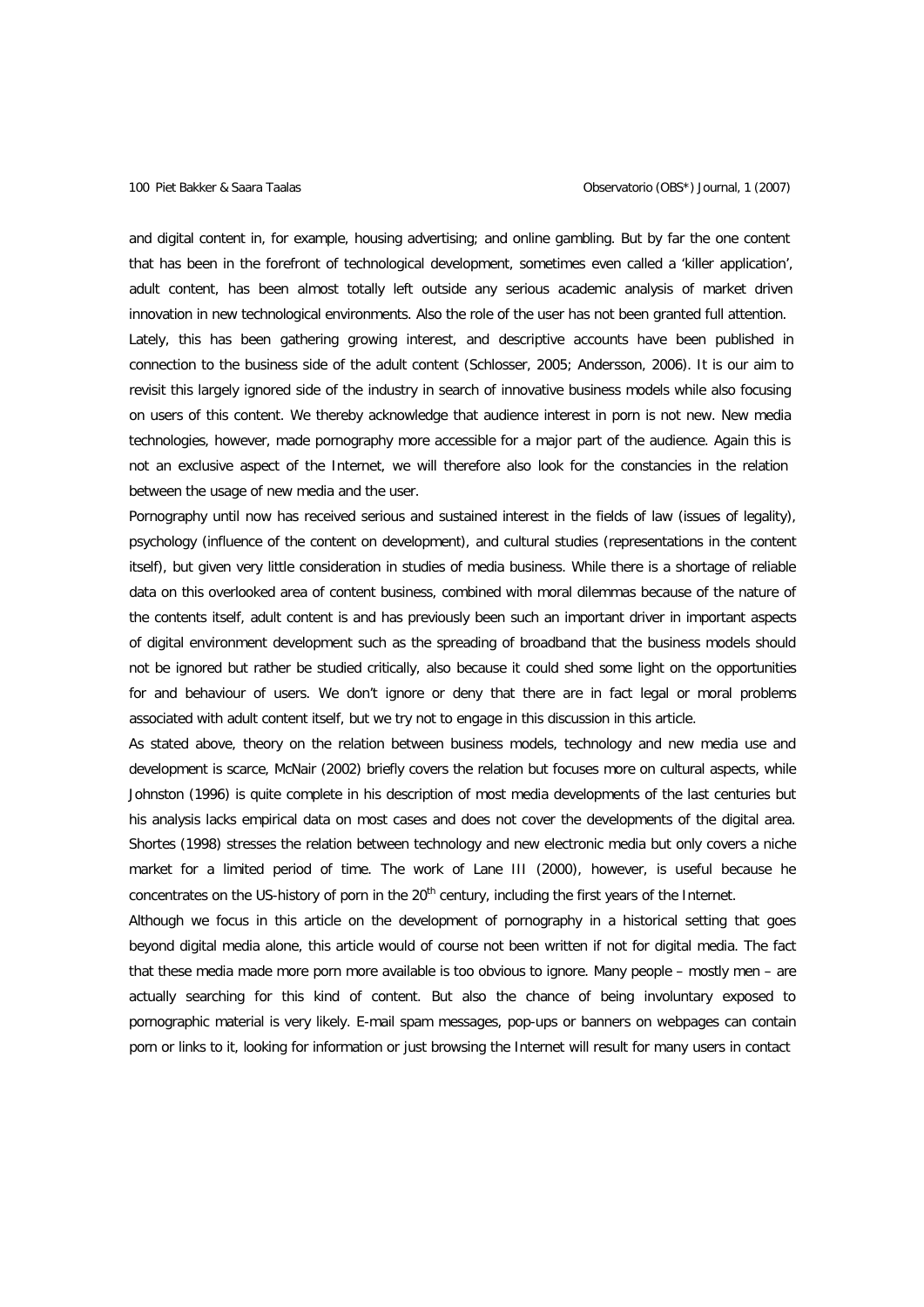with adult content, meaning that also minors could get in contact with porn easily. Michell, Finkelhor and Wolak (2003) found that 25% of the representative sample of US adolescents were unwilling exposed to unwanted sexual material in the six months prior to the interview; searching for information or just surfing the net was the most mentioned moment, opening e-mail or chat messages the second.

The amount of material available, the explicit character of the material, the ease with what it can be accessed and because people are unwillingly exposed, have caused massive public concern (Kuipers, 2006; Peters & Valkenburg, 2006). It could for the same reason also be a subject for academic interest. The main question in this article concerns the relation between emerging or 'new' media in general and the development of pornography, mostly in terms of availability. The Internet is not the only medium that is held responsible for an - alleged - rise in pornography, in the past also cable TV, VCR's, 16mm movies, and magazines have been mentioned in relation to a possible increase in pornographic material.

Media use is better explained by looking at what people actual do with media content than at the possibilities media offer (Katz, Blumler & Gurevitz, 1974; McQuail, 2005: 387-392). Users may want certain content because they seek gratifications, actual use depends also on the existing media system. In many countries pornography was (or still is) illegal or at least socially unacceptable while availability also be a problem. We ask ourselves how developments, inventions, and innovations in media have been used by both users and producers to overcome these hindrances. The differentiation between producers and users is not clear. On the Internet users also add their own texts or pictures online and thereby become producers of content. But also other media like (Polaroid) photography and video-tape offered this possibility.

### **Print**

Tracing the historical roots of porn could end writers and readers way back in time (see Lane III, 2000). The Venus of Willendorf is dated approximately 15,000 to 10,000 BC although this first European erotic find could very well be a symbol of fertility too. Quite a substantial amount of erotic art was discovered when Pompeii and Herculaneum were excavated; Greek pottery was often decorated with erotic scenes, the Kama Sutra is about nothing else than sexual behaviour while in Japan there is also a tradition of erotic painture. We will, however, concentrate on the period of 'mass' media reproduction of sexual explicit material because we are mainly interested in the relation between media developments and the growing amount of sexual material becoming available and being used by at least part of the public.

Book printing is the first 'mass' media use of adult kind of content, although the book-reading public was limited in the 16<sup>th</sup> and 17<sup>th</sup> century. Lynn Hunt's edited volume "*The Invention of Pornography*" (1993)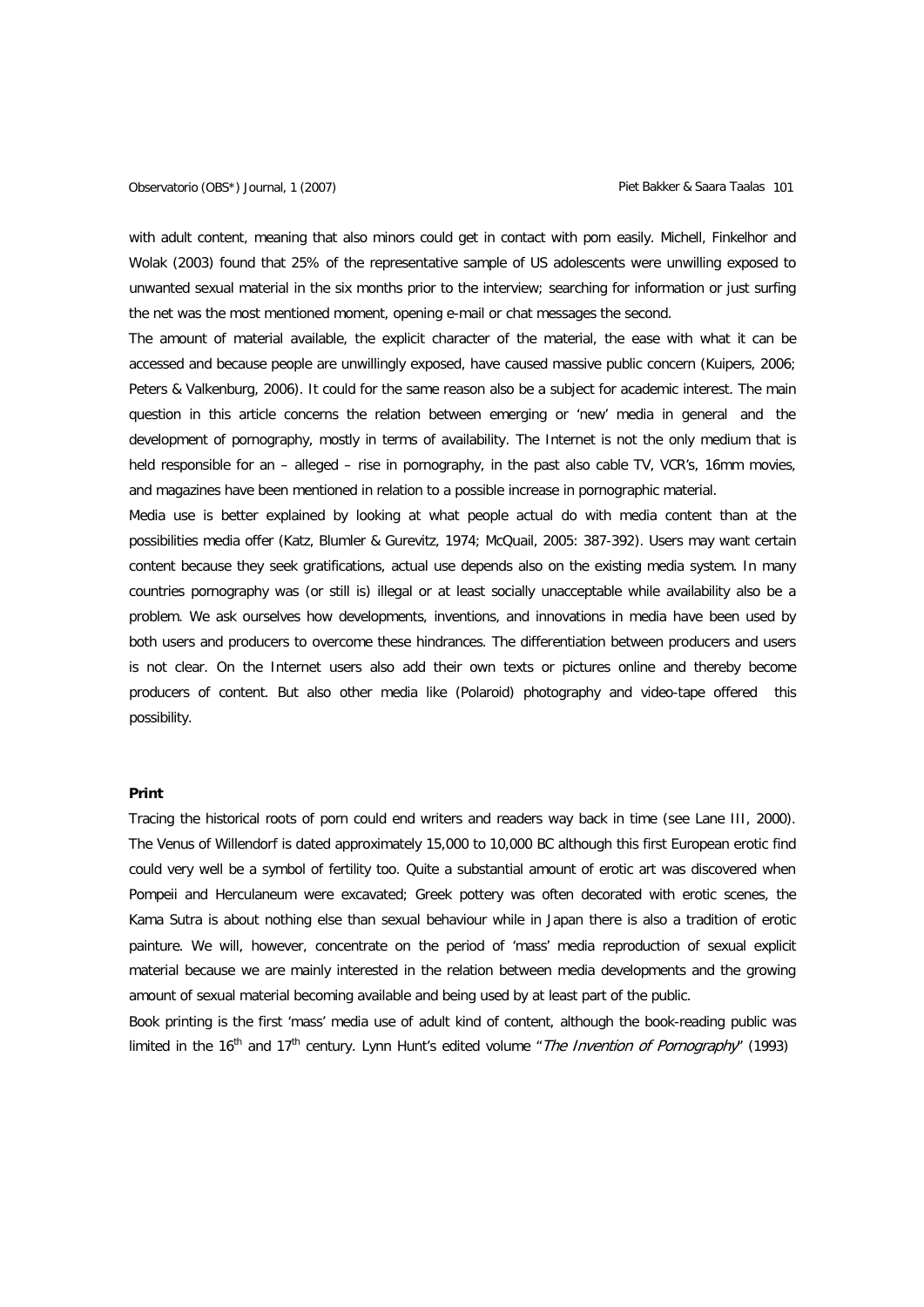gives a detailed account of the development of the concepts of pornography and obscenity between 1500 and 1800; it is of course, mostly a history of the regulation and prosecution of books with alleged obscene content. Johnston (1996) goes even further back as he states that written books like Boccaccio's Decamerone (1350-1353) and Chaucers' Canterbury Tales (1387) were already popular because of their 'explicit' content and helped to spread the vernacular in Italy and Britain. Both works were of course printed when this new medium became available. Arentino's Postures (1524), printed sonnets illustrated with gravures depicting different ways of sexual intercourse (I Modi by the Italian artist Raimondi) were circulated in impressive numbers (Laqueur, 2003: 308-09). Although erotic literature has since then always been available (Loth 1961; Hyde, 1964; Kraakman, 1997; Laqueur, 2003), new forms do not seem to have developed until the 20<sup>th</sup> century. But certainly works like Fanny Hill (1748-1749), Marquise de Sade's The 120 Days of Sodom (1784) and Justine (1789), The Pearl (1897), Josefine Mutzenbacher (1906), Lady Chatterley's Lover (1928) and many others, have stirred public attention and the interest of lawmakers and prosecutors. In 1857 the Obscene Publications Act was introduced in the UK, mainly to protect minors (especially young middle class women) against the dangers of 'romantic novels' (Williams, 1989: 12).

What changed was the way of distributing adult content. Distribution by mail developed in the 19th century as the most efficient way to surpass customs and police. The Comstock Act (1873) in the US was aimed at preventing the sending of contraceptives and obscene material by mail. The law lasted way into the 20<sup>th</sup> century.

The sixties and seventies of the last century, however, showed a social and moral anti-censorship change and later also changes in law making and law enforcement. This again resulted in a rise in pornographic material and subsequently in reactions from governments. In both the US and the UK investigations by government commissions where extensively reported. Apart from a focus on possible harmful effects, the amount of material and the way of distribution were dealt with in these reports.

In the US the Report of the Commission on Obscenity and Pornography (1970) and the Technical Report of the Commission on Obscenity and Pornography. Vol IV; the Marketplace: Empirical Studies (1971) are examples of such investigations (see also Cline, 1974) while in the UK Pornography: The Longford Report (1970) was published. Both reports still mention magazine mail orders and book clubs as an important way of distributing 'obscene' material. New media forms that developed before the seventies were cheap 'adults only' paperbacks and 'sex pulp' (comic) books in the 1920s and 1930s, these so-called Tijuana Bibles (printed in the US) contained sex parodies of regular comics. Also magazines (confession, romance, barbershop and 'sophisticates' like Playboy) were introduced before the sexual revolution of the seventies, Playboy started in 1953 and became a success almost overnight (Lane III, 2000). Not much is known about the market outside the US or the UK, but Vermeersch (1987) estimates that the market of adult magazines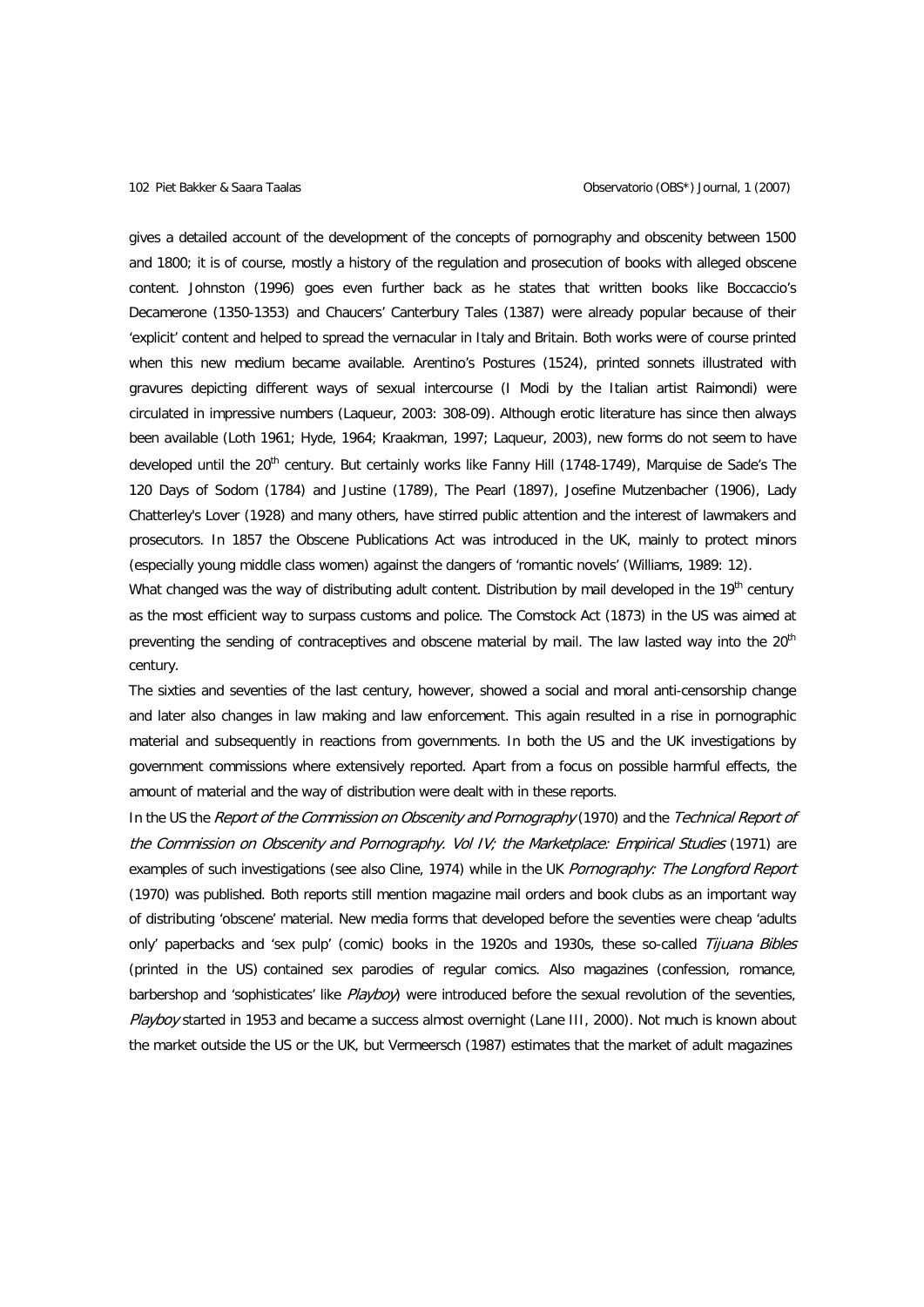in a small country like Belgium was at least 200,000 copies a month in 1985. Pulp pockets books were produced at a massive scale in Italy, from 1965 on. More than 30 different series are known, many of them with sometimes more than 200 or 300 different titles. Each series had its own theme, like westerns, vampire, gangster, secret agent, Nazi, inter-racial, middle ages, science fiction etc. Translations were published in Spain, France, the Netherlands and Poland.

### **Photography and film**

Photography and film were used from their infancy on for adult content. Early photography (Daguerreotypes) was often pornographic (Johnston,1996; Lane III, 2000) while also movies with adult content found their way to the public quite early (O'Connor, 2000; Griffiths, 2000). Private viewing machines like the Mutoscopes and the Kinetoscopes dated from the end of the  $19<sup>th</sup>$  century. From the beginning, 'girlie' movies were available, famous in this respect was "What the butler saw", a short movie with a woman partly undressing. When new formats were developed, for instance stereo photography, adult pictures were soon made available. The new 'home-friendly' formats like 16 and 8mm, were helped significantly by adult content. Williams (1989) describes the Kinsey collection of so-called stag films, the total collection counts 1200 films, the earliest dating from  $\pm$ 1910. Most of them consist of one single reel black and white film, with no sound and no longer than 10 to 15 minutes (Lane III: 46-48).

Williams (1989) sees the transition from stag movies to the full-length feature films of the seventies through three sub-genres. The first is the cheap soft-core exploitation movie from the 1950s and 1960s, Russ Meyer's works may serve as an example. The second is the emerging beaver-movies that were first shown in peep-show arcades and sold by mail-order but later moved to larger public screens. These movies showed female genitalia but no penetration of any sort and were shown in public. The third genre is the 'educational' documentary, with 'social importance'. These genres tested the legal system and cleared the way for feature films. The public of these new forms was considerably bigger than that of the under-thecounter stag movies. The first documentaries mentioned here were about Denmark, a country were in the seventies a full grown adult content movie industry developed after legalizing pornography, with feature films (Jensen, 2006) but also including 16 and 8mm films and viewmaster stereo pictures.

In the US and Europe arcades movie boots (successors of Edison's Kinetoscope) operated were until the seventies, viewers were shown a short clip of a woman undressing and had to insert a new coin for every scene, after 10 to 12 scenes the whole movie was completed. In San Francisco it was estimated that yearly revenues of \$24 million were realized by these operators (Technical Report of the Commission on Obscenity and Pornography. Vol IV; the Marketplace: Empirical Studies 1971). The size of the UK-market, were film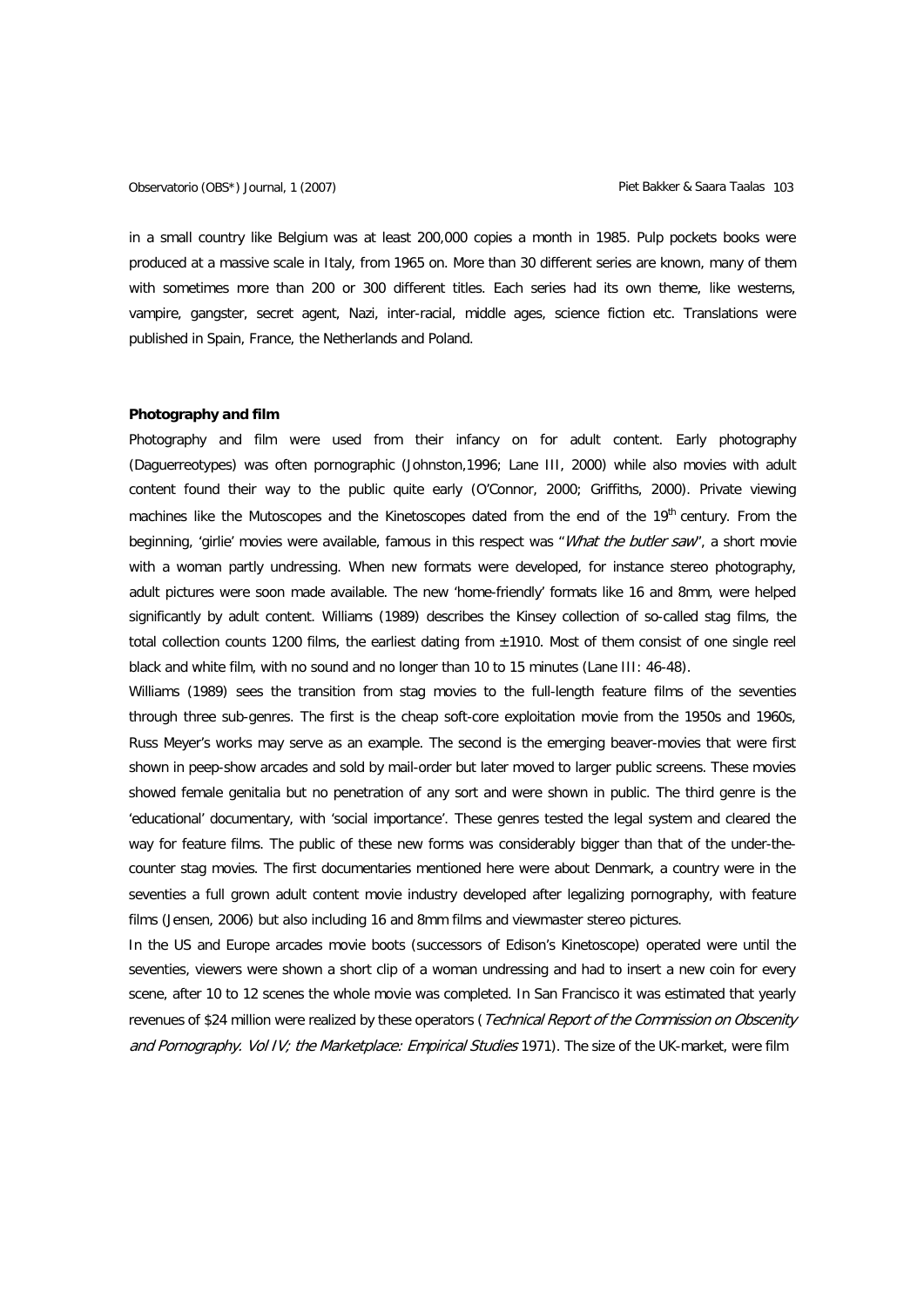reels and slides formed a substantial share of the total adult industry, was estimated to be "several hundreds million pounds" (Pornography: The Longford Report 1972: 34).

Feature-length adult content films emerged quickly in the seventies, the most striking example being Deep Throat (1972), a movie made for \$25,000 that realized revenues of at least \$100 million (Williams, 1989; Baudry, 1997; Lane III, 2000). Deep Throat clearly is the beginning of a new era in the history of pornography. It more-or-less moved porn into the "entertainment mainstream" (Williams, 1989: 120). More than thirty years later the adult movie industry is still an important sector with their own conventions, trade magazines, and prizes, although much of the content seems to have shifted to DVD, the Internet and digital (pay) TV-channels.

Revenues in general seem to have risen sharply in the sixties and seventies, estimates from \$500 million a year to 2.5 billion (Hyde, 1964; Loth, 1961; Report of the Commission on Obscenity and Pornography, 1972) are often found, although it is difficult to get reliable sources for these data. Cline (1974) estimated that \$60 million to \$70m a year was made from 'sexploitation' movies, \$70 million to \$90 million in publishing, and \$12 million to \$14 million in mail order in the first half of the seventies. In Europe the adult industry around 1970 was estimated to be between \$30m and \$270m (Technical Report of the Commission on Obscenity and Pornography. Vol IV; the Marketplace: Empirical Studies, 1971). These figures indicate that estimates were based on very uncertain and perhaps even dubious sources, although the fact that huge revenues were realized, is somehow inescapable.

### **Video, DVD and satellite TV**

The best known example of the influence of adult content on media technology use before the Internet is probably the introduction of VHS and the failure of Betamax. Although this example is very often mentioned, reliable empirical documentation is still pretty hard to find. The VHS format developed by JVC in 1976, probably took the lead over Betamax (1975 by Sony) because of the longer playing time although the image quality was in fact inferior. Betamax could only contain one hour of video because its main use was time shifting of TV-programs according to Sony. For this reason (adult) film producers favoured the VHS format, which caused this format being preferred by the public. Also an anti-porn policy by Sony prevented the development of adult content on Betamax tapes (Johnston, 1996; Griffiths, 2000; Arlidge, 2002; McNair, 2002; Schwartz, 2004; Shortes, 1998). Video also opened up the entrepreneur and amateur market because production costs of making movies dropped significantly, particularly with the introduction of Sony's camcorder in 1983 (Lane III, 2000).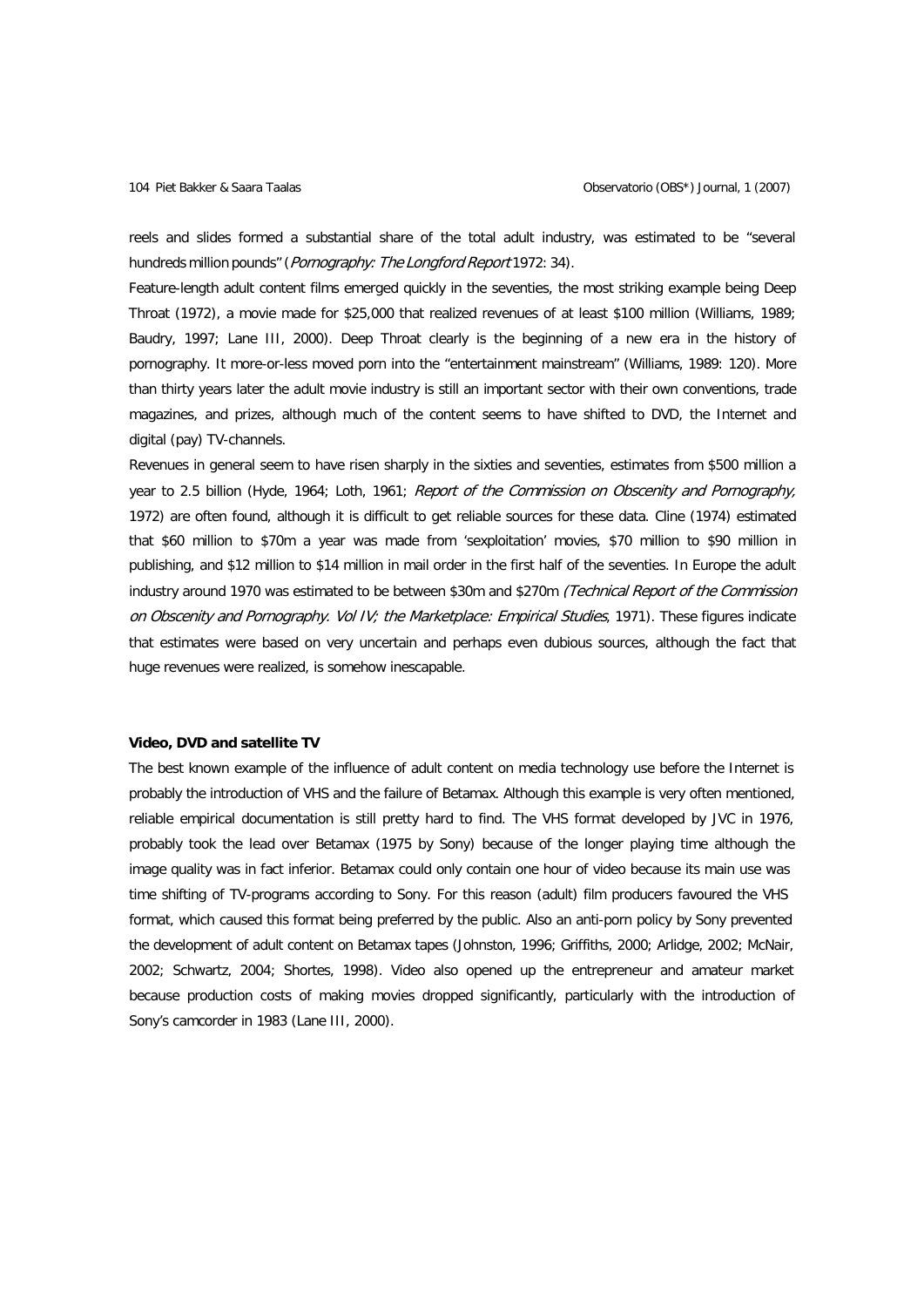When video was complemented and partly replaced by CD-roms and DVD, adult content went along. Digital formats had great advantages because skipping, finding and repeating scenes was easier while individual use on a computer is also likely to be preferred by most users. According to Berkowitz (2005), 11,000 new adult DVD titles are published each year, the new format Blue-ray is preferred by big companies, because of the extra possibilities (Johnson, 1996; Griffith, 2000).

The relation between the development of cable and satellite TV and paid models within these areas is also often mentioned (Arlidge, 2002). In France for instance, the fact that Canal+ begun to broadcast weekly Xfilms much added to their subscription base (Baudry, 1997) while cable TV in the US used adult content (HBO in 1979) for marketing (Johnston, 1996). McPherson (1999) states that satellite TV with 'adult content' was among the first programs to enter this market in the UK. When transmission was possible in one country, it was difficult (but not impossible) to ban broadcasting in other EU-countries. The first UKchannel was the Manchester based Red Hot Dutch (1992). The British government banned five programs in the 1990ties but this resulted often in launching under a different name, and having viewers buy new subscriptions. During the 1990s at least twelve different channels were active in the UK. Subscription base is said to be between 12,000 and 40,000 for individual channels. Access was either through a special decoder or by using a card for a general decoder. The development of interactive TV and text-TV services are very much linked to adult content (Arlidge, 2002). In some western European countries like the Netherlands, Germany and Italy, 'soft' adult content was used by new commercial broadcasters to gain a substantial audience share in the beginning.

Although adult content seems to be very much 'visual', also audio services developed. Premium paid phone lines and audio-text services like 0898 chat-lines in the UK, 1-900 USA numbers and 900 phone numbers in the Netherlands were for a substantial part filled with adult content (Sutherland, 1995; Johnson, 1996; Lane III, 2000; Wenckebach, 2005).

Before turning to the Internet, a curious example of pre-Internet illustrates the strong relation between technology and porn. The French Minitel was introduced in the seventies – a text-based information system over traditional phone lines with a small monitor and a keyboard for each user. Two unexpected uses developed: the *messagerie conviviale* allowed users themselves to place information on the system while sex based services called *messagerie rose* strongly developed, 5000 people were soon employed by these services, while it added considerably to the revenues of France Telecom (Sutherland, 1995; Kessler, 1995; Johnson, 1996; Rheingold, 1998).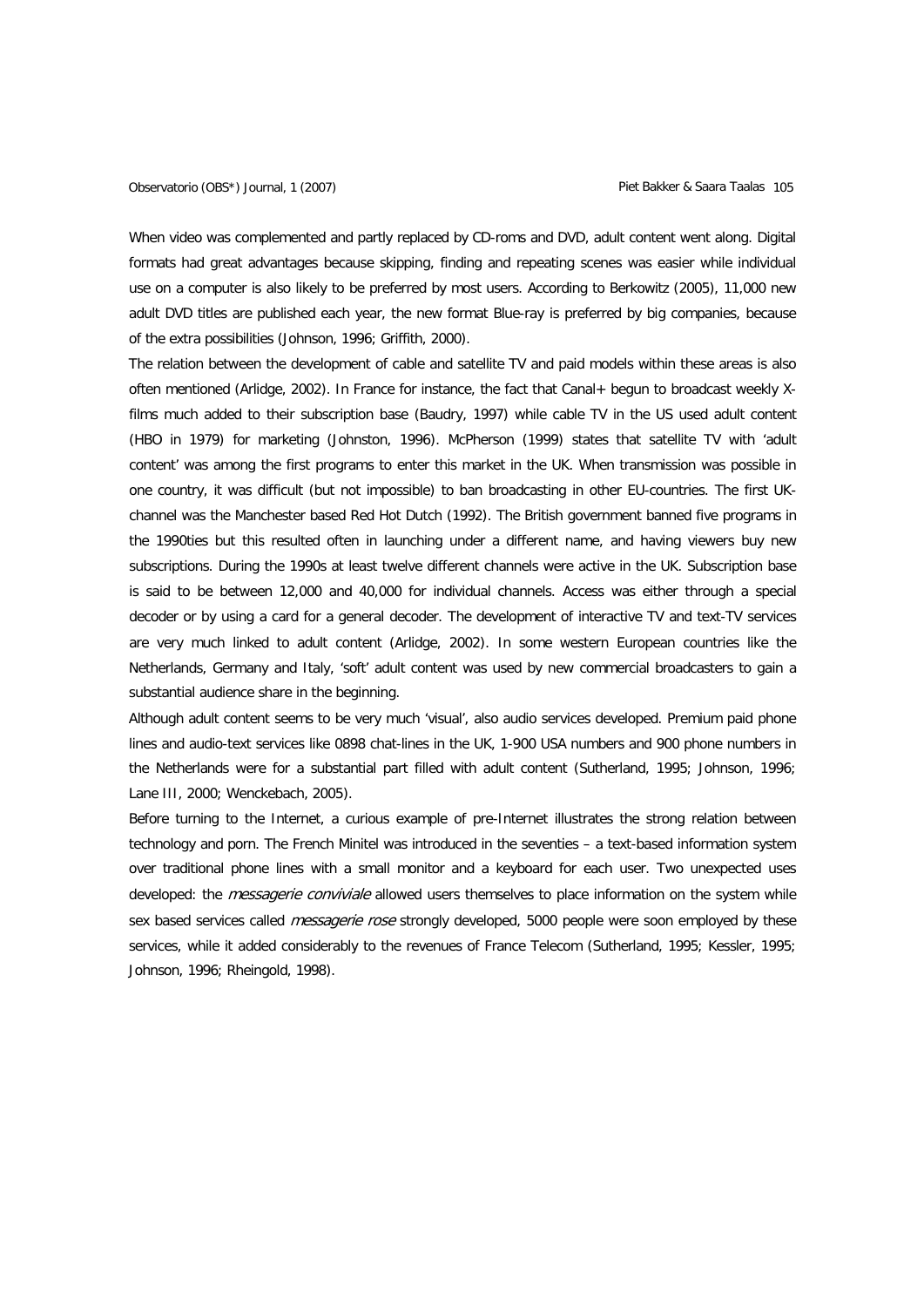#### **The Internet**

The medium nowadays mostly associated with porn is no doubt the Internet. Here also, the size of the market, the supply of services and the amount of people using these services are often only the result of educated guesswork. In either way, figures seem to be substantial. Aho Williamson (2000) estimated the size of the online adult US market between \$175 million and \$1 billion a year, Schwartz (2004) mentions \$2 billion revenues for 2003, the same figure is mentioned in Wood (2005). Lane III (2000) states that the whole adult industry has a yearly turnover of \$10 billion at least with websites contributing \$1 to \$2 billion to that. Arlidge (2002) states that UK online profits were \$1.86 million in 2001. Wenckebach (2005) values the total (worldwide) online adult content on \$12 billion a year.

For individual businesses, these figures mean in general that selling adult content on the Internet is a real possibility for making money. Bakker (2006) states that the only profitable webcasters in the Netherlands are B2B webcasters and adult content providers, while ISP's have very much profited from the rising demand for online adult content.

The size of the online adult content market (websites and other services like IRC chat channels, newsgroups, games, MUD's, etc.) is also a mystery. There were 260 million commercial porn sites in 2003 against 14 million in 1998 according to a Dutch study (Meerkerk, Laluan, & Van den Eijnden, 2003). The Online Computer Library Centre counted 80,000 UK adult websites in 2001, while Bodelier (2005) estimates that there is a daily increase of 20,000 Internet pages with adult content worldwide; the sources for these figures are however not clear at all. Also it is not clear what should be accounted, there is also sexual explicit material in e-mails and message systems (Michell, Finkelhor & Wolak, 2003; Hagman, 2005). Another often-neglected issue is the use of peer-to-peer networks for adult content. Although the majority of the files available consist of music, most bandwidth is used for pornographic movies. Clips are put online by owners of web pages that are devoted to adult content to attract more visitors (Bakker, 2005).

Although much of the adult content on the Internet is new produced, with digital techniques and global travel increasingly lowering productions costs, other content moved from traditional, mostly printed, media to the digital format. Telling example is Playboy magazine, now with a word-wide circulation of 4.5 million, but having a circulation of more than 7 million in 1972. After the seventies circulation declined, not only because of other titles entering the market but also because of other media formats. As a reaction Playboy also entered other markets like video/DVD, pay-TV, Internet and mobile phone, in the last market by licensing pictures and movie clips from its huge database.

Chow-White (2006: 886) describes how sex-tourism moved from the printed to the digital world: "While images of sex workers have primarily been disseminated through informal networks of mail-order travel guides, magazines and videotapes, the internet has become an increasingly important tool for the global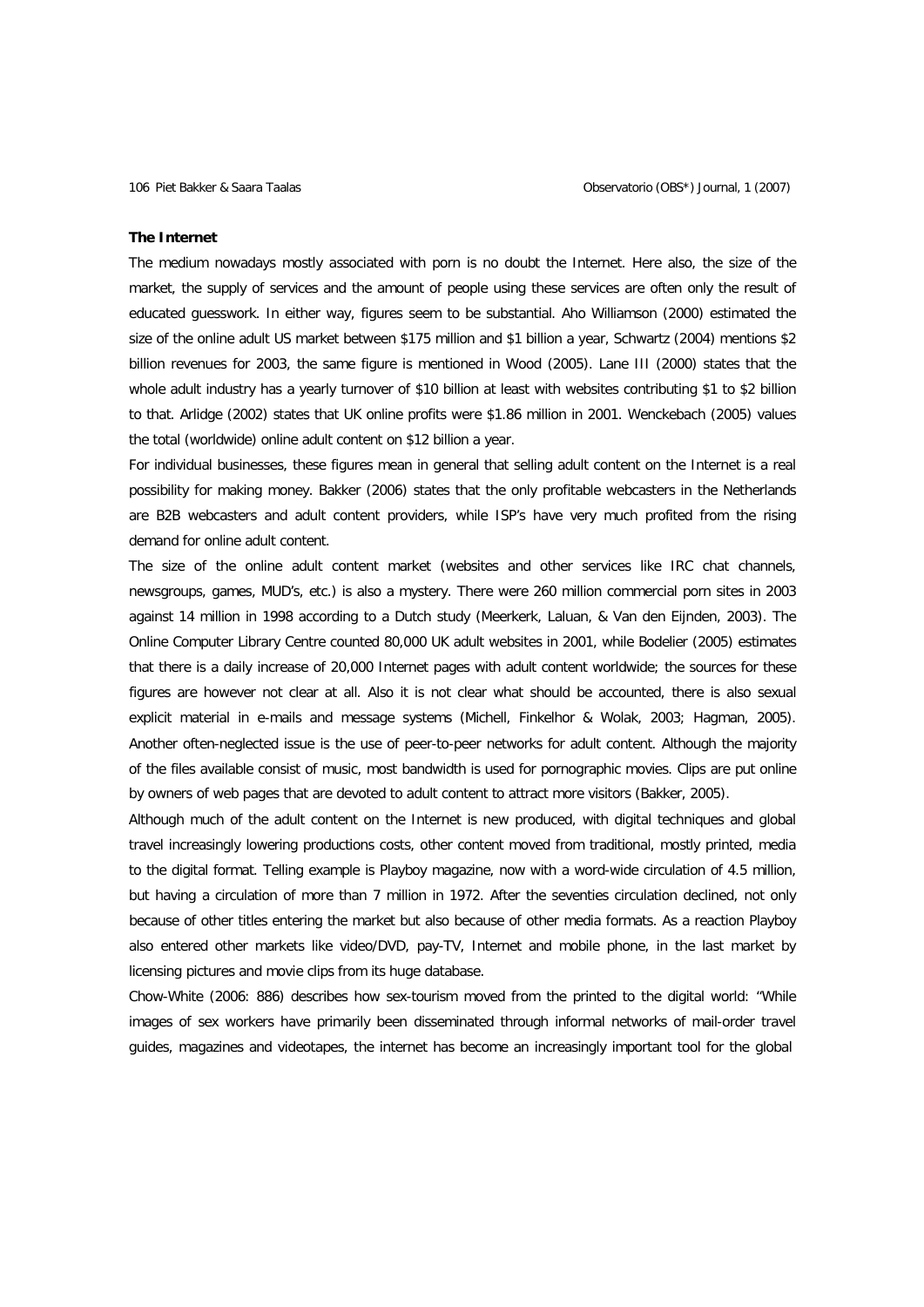diffusion of information. Since the mid 1990s, websites have popped up in the internet galaxy as key sites of commercial and information exchange in the development of the sex tourism industry."

Arlidge (2002) mentions that 'sex' and 'porn' were the most used search terms on the Internet, and other data collaborate these observations. According to Fitzgerald (2004), Nielsen Netratings data reveals that 70% of Internet surfing young men visit adult websites at least once a month. Meerkerk, Laluan and Van den Eijnden (2003) state that one in ten Dutch Internet users (690,000) has paid for online sex. In Britain 23% of the Internet users that move to broadband do that because of the availability of adult online content according to a research by British IPS Homecall (Orlowski 2004). A survey on 745 Dutch adolescents (13-18), revealed that 71% of the male and 40% of the female adolescents have been exposed to some kind of sexual explicit material in the last six months. Fast broadband Internet connection users have been significantly more exposed (Peter & Valkenburg, 2006).

Billing is done by credit card, Paypal, check or mobile phone. This last possibility at least suggest a certain level of anonymity for the user. In the Netherlands and other European countries users dial a number with a mobile phone, and submit the received code on the website with the desired content, which is showed as long as the mobile phone line is open, a model that looks very much like the one used in movie arcades in the seventies.

A crucial question when it comes to adult online business models, is whether the market is dominated by corporations like Playboy and facilitated by cable operators, ISP's, and credit card companies or whether mid-sized and even smaller entrepreneurs have a substantial share of the digital porn-pie. Again, there is hardly any reliable data on this subject, also because most firm prefer to fly under the radar and don't participate in industry-wide page-count projects. Also it is not clear where services are based, IP-addresses might be located in South Sea Islands, Eastern Europe or Latin America while the owners are in the US or western Europe. From the work of Lane III (2000), however, it can be detected that there is at least a major part of mid-size firms active in this area. There is no sign of any monopoly while also smaller firms or even private persons operate websites with adult content.

#### **Portable video devices**

Within 20 days after the launch of the video iPod on October 12, 2005, manufacturing firm Apple announced that it sold more than 1 million music videos and TV shows at \$1.99 each. Apart from these videos, also free audio and video shows (so-called podcasts) can be played on the new video iPod and with iTunes software on any computer. Podcasts are sometimes of a 'explicit' nature like Ms. Kitka's weekly video podcast "featuring sex news and sexy interviews" or Open Source Sex by 'sex-educator' Violet Blue.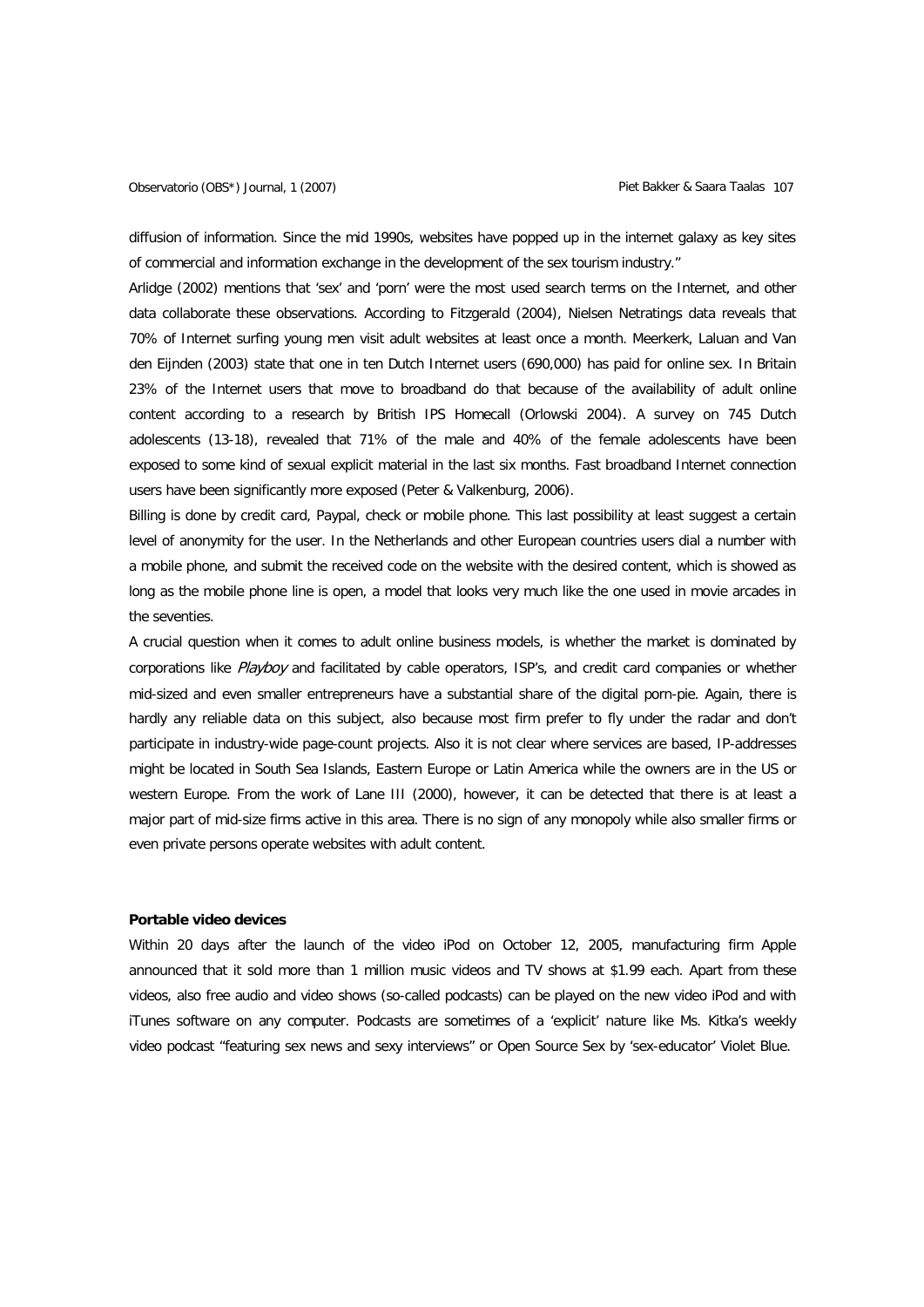Both podcasts can be subscribed to for free in the iTunes Music Store and were in the top 20 downloads within a month. Podcasts, however, can also be subscribed to and downloaded from any other website. One of the most successful ventures in this area is the Suicidegirls website (suicidegirls.com) which offers a weekly 'adult' movie clip. Within 24 hours and with a minimal of marketing (but a maximum of free publicity) 500,000 clips were downloaded from the website, after three days a million downloads were recorded, thereby dwarfing Apple's million paid movies in 20 days (Kahney, 2005). Suicide Girls is by no means the only 'explicit content' provider. Services like Freepornforpods, Povpod.com and search engine Guba became active within a few weeks after the launch of the video iPod.

Also the PlayStation Portable (PSP) by Sony introduced in 2004, was game for the adult content industry. Within six months after its introduction there were already twice as many films as games available for the PSP, with adult content leading the way. Sony announced that it found these developments 'utterly undesirable' but also said that it could do nothing to prevent it because UMD was open for any producer to use it (Gamespot.co, 2005; NforceHQ, 2005; Regan, 2005). The attraction of the portable devices for adult content probably has to the level of privacy and anonymity, the availability of free content, the usability of the device and because downloading is easy (Morford, 2005). Sexually oriented computer games, however, were already introduced in 1982 for the Atari computer, and since then there has been a steady developing industry (Lane III, 2000: 54-62).

The new generation 3G phones are expected to generate huge revenues because of adult content. Because of high-resolution screens, video playback capabilities, and the fact that users are already used to paying for mobile services, these services are expected to attract users. Firms like VirginXtras (part of the Virgin mobile phone group), Private Media Group, PocketJoy, Porn Bible, WAP Sex and Erotico are expecting substantial revenues from mobile adult content (Arligde 2002; Ward 2005; Taylor 2003). Estimates for this market differ but are substantial in any way (Regan, 2005; Chosun.com, 2005; Wood, 2005; Mobile Adult Content 2005 – 2009, 2005; Taylor, 2003).

## Innovation

Christensen distinguishes two different types of innovations (1997; Christensen et al. 2001). Sustainable innovations improve the performance of existing, established products and services for mainstream valued customers. This innovation is most typical of large, well established businesses. They are technological superior and often also more expensive but they usually don't expand the customer base. Disruptive innovations, however, involve new products and services without an established customer base. These innovations do not perform as well, or are not as valued in the mainstream markets but have other features customers might value. Disruptive innovations are often inferior in quality, but also less expensive or easier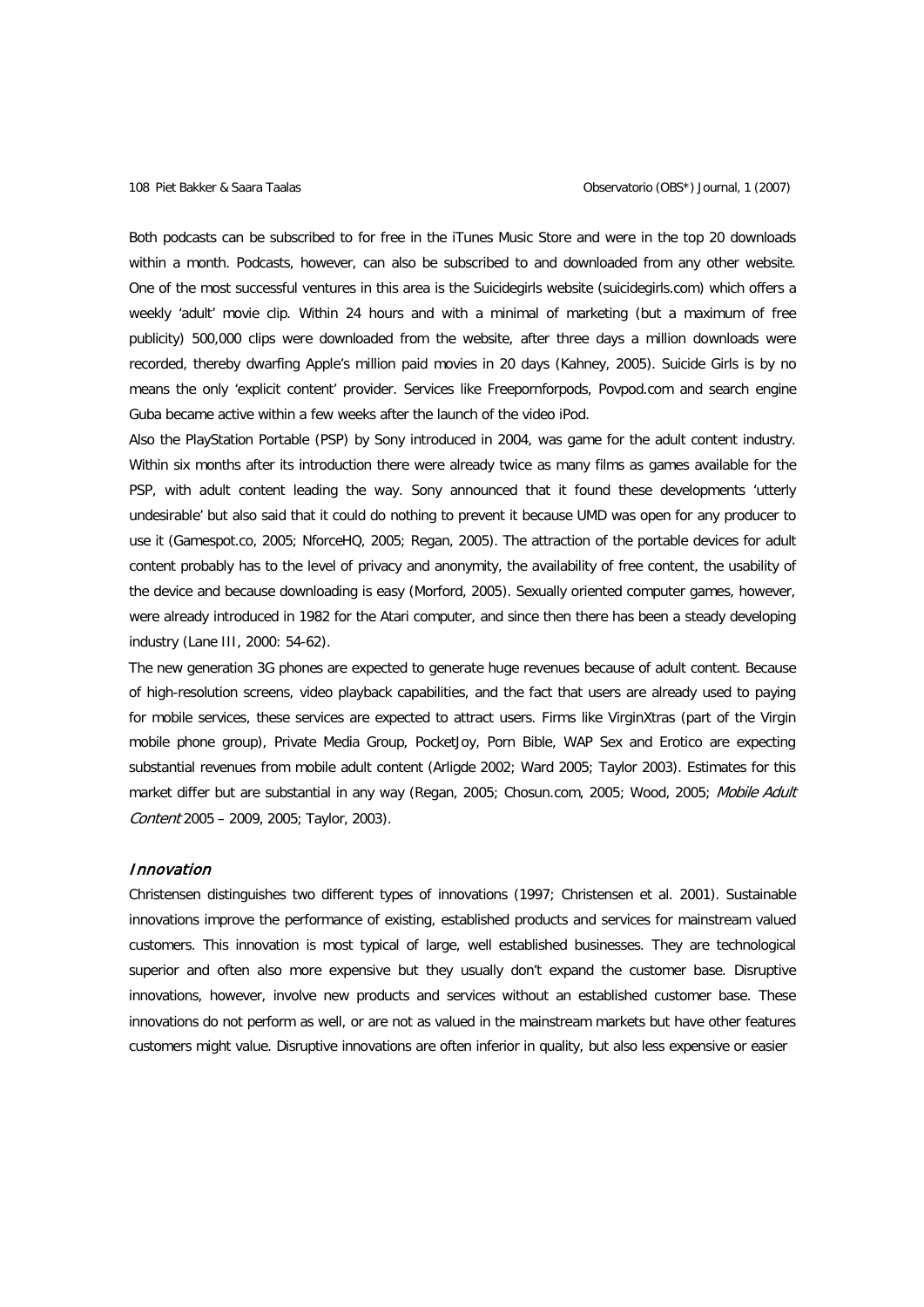to access for users, thereby in fact expanding the customer base. This innovation is more likely to be developed in small firms that drive for hungry earnings models in developing technological markets. In our reading, adult content business models have indeed employed business models of disruptive innovation nature. Pulp paperbacks are from a qualitative point of view inferior to hard cover books but cheaper and 'good enough' for many users; 8mm film is technological inferior to feature films but opened up a new market; porn on a tiny cell phone screen is inferior compared to PC screens but accessible almost everywhere, thereby expanding customer base.

### Use, distribution & production

In the dialectical relation between the persistent and substantial demand for sexual explicit material and the hindrances to produce, distribute and use this material, we identify eight different although related hindrances. Overcoming or circumventing these hindrances have shaped the way in which pornography has become available and in fact is used, produced and distributed.

First of all, a substantial part of adult content is or was *illegal*. Possession can lead to prosecution. Laws and regulations on obscenity and decency vary over time and between countries (Sutter, 2000; Lane III, 2000), but in every country there were and are restrictions on the kind of adult material that can be produced, distributed or possessed. From the beginning of printing, 'obscene' materials were prosecuted (Hunt, 1993; Laqueur, 2003). Lawmaking and prosecution became more strict in the course of the 19<sup>th</sup> century. The introduction of cheaper and faster printing techniques, the mail order 'industry' and the expansion of the reading public were no doubt contributing factors – Lane III (2000:11-18) sees an emerging "pornography industry" in the middle of the  $19<sup>th</sup>$  century and an parallel development in stricter lawmaking. It should be noted however, that not everything prosecuted was pornography in a strict sense, also material concerning birth control fell within this category. After World War II the legal system in some countries seemed to relax, if not in actual lawmaking, al least in what was prosecuted (Williams, 1989) the Supreme Court's decision in 1957 in Roth v. United States for instance opened up the legal market for adult material (Lane III, 2000). An important landmark in Europe was reached when Denmark made pornography legal in 1969, subsequently other countries, first in western Europe, followed suit. In Denmark this resulted in changes in the adult content 'industry': "First, small previously illicit producers of pornography moved production and distribution aboveground and were able to secure mainstream theatrical releases" (Jensen, 2006: 17). In the digital area there seems to be a reversal of this trend, mainly in the US, although some attempts – like the Communications Decency Act – never made it into legislation (Li, 2000). According to Kuipers (2006) cyberporn is very regulated compared to other internet content. Child pornography is banned everywhere – according to US law it involves anyone under 18 - while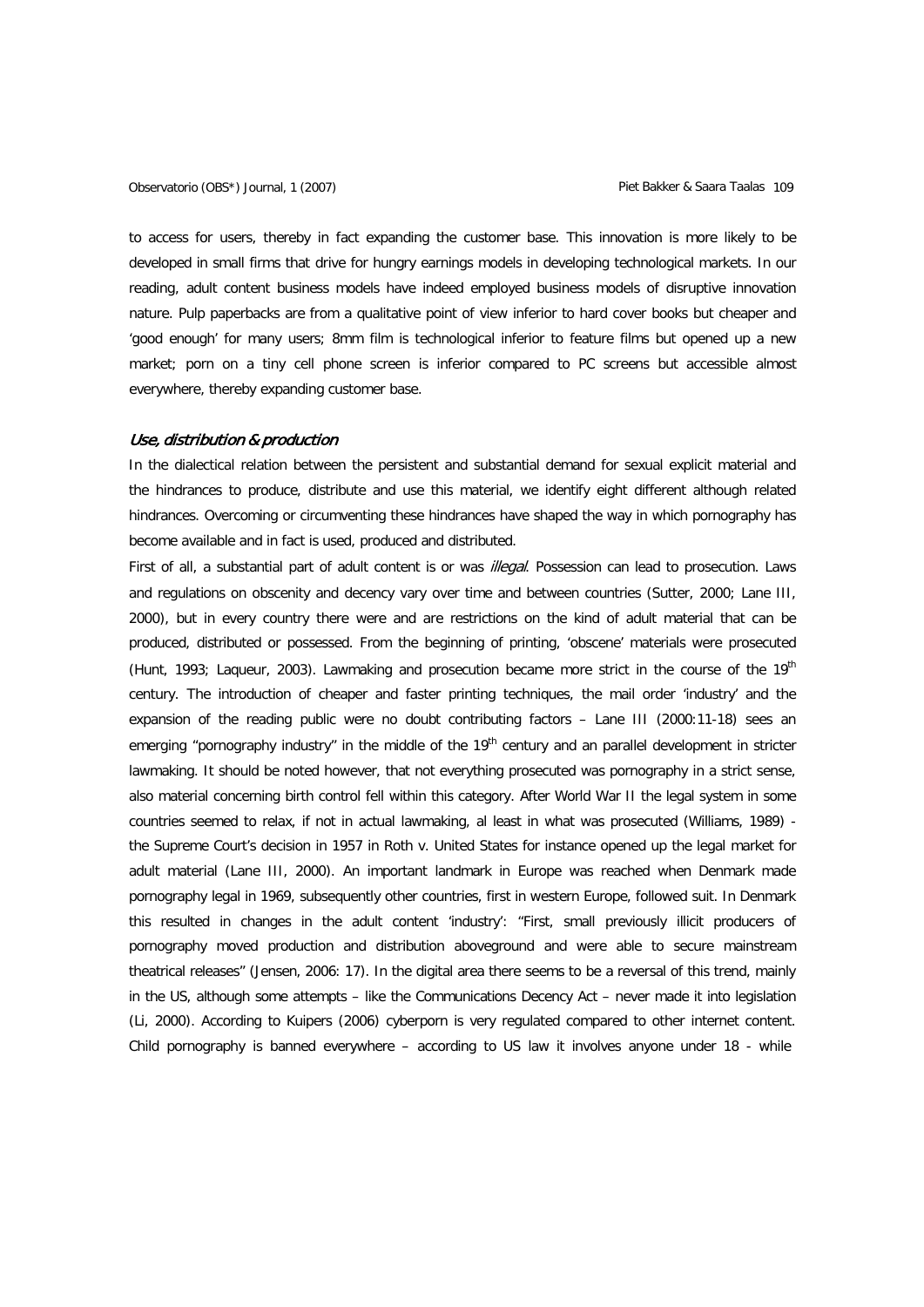homosexual pornography (sodomy), bestiality, or sexual behaviour involving violent behaviour (bondage, rape scenes) are illegal in many countries; in the US laws may even vary from state to state. Prosecution, however, except in cases of child pornography, is not very likely in the digital age, while the international character of the Internet also makes law enforcement difficult. A common reaction to rising regulation is self-censorship, self-regulation (age checks) and the introduction of blocking or filtering software (Kuipers, 2006). Law is not the only issue. Many European countries for instance (first Italy, later in France, Spain, the Netherlands, Poland) saw a flood of cheap, very sexual-oriented pulp comic books, beginning already in the sixties when there were no signs of changing laws anywhere.

Related are moral and social issues. Even if material is legal, possession and use may be viewed with suspicion (Jensen, 2006). Social and moral objections may prevent people from buying, accessing or using adult content, even if it is available and legal. Moral changes tend to precede legal ones. Jensen (2006) points out how in Denmark, before the actual change of the law in 1969, the opposition against censorship was massive which led to an increase in production of movies with sexual themes. These moral objections, however, often prevented the same people that opposed censorship from visiting theatres where this material was shown.

Both legal and moral hindrances affect users and producers, legal issues would certainly prevent major firms from entering this market. In the digital era, however, things are more complex. Although producing is considered 'not done' by most major firms, without the actual cooperation of credit card companies and banks, hardware and software suppliers, ISP's, cable and phone companies, the whole trade would be impossible. Although these firms are in most cases not actively involved in producing porn, they certainly make money by distributing it or making production possible (Lane III, 2000).

A third problem is that it could be difficult to actually get hold of adult content. Particularly before the Internet-area, practical problems concerning physical possession could be quite substantial. Supermarkets and bookshops normally did not stock adult material. At least until the seventies adult content was only available in certain quarters in metropolitan areas or could be acquired through mail order. After legalizing pornography in western Europe, erotic shops begun their businesses also in major shopping areas whereas magazine racks in bookshops, supermarkets or petrol stations also contain a substantial amount of adultoriented material.

Related is the problem of distribution. Until the digital era, in areas where pornography was still illegal, the only way to circumvent official censors was mail order. Distribution via satellite or cable channel (pay TV) was a major step because physical distribution was made redundant. The Internet, however, changed distribution dramatically. Porn is now only a few mouse clicks away.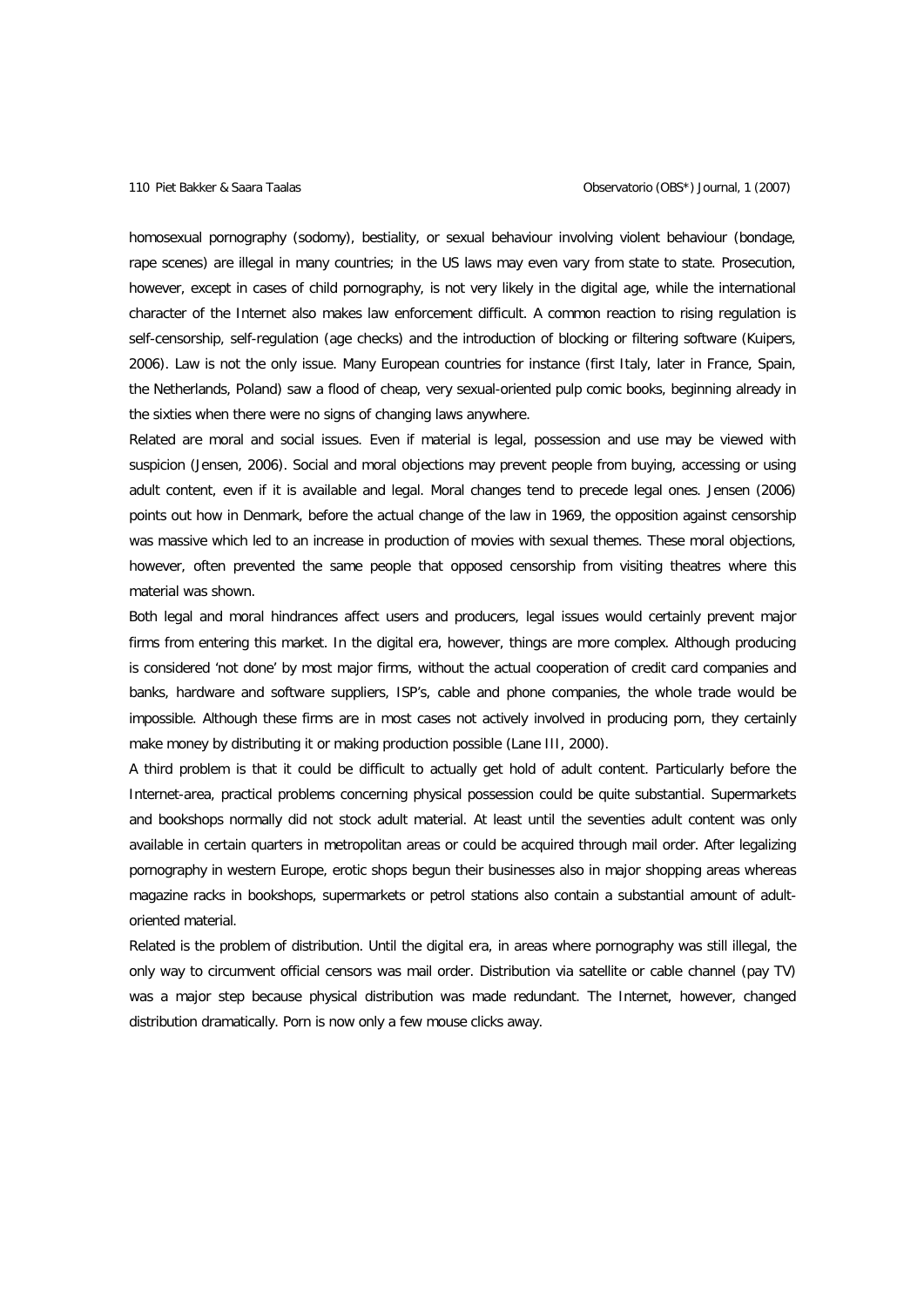For filmmakers, photographers, writers and printers, production involved many dangers in the pre-digital area. Producing porn involved third parties, the risk of getting caught was quite substantial. Digital techniques have changed the industry dramatically. Third parties (printers, studio's, developing services) could be avoided, also because digital techniques resulted in lower production costs, and thirdly because digitalization made reproduction easy, content could be used endlessly. Lastly, as been stated above, the distinction between producers and users is beginning to fade in the digital age although there were also earlier signs of this development.

Disruptive innovation does not result in superior but in 'good enough' products, produced at lower costs for a new audience. Porn is a textbook example in this respect. The emerging low-cost printing facilities in the first half of the 20<sup>th</sup> century made cheap pulp paperback printing possible; VCR's made movies available at relatively low prices while the Internet opened up a free porn market.

The last two issues deal with anonymity and privacy. Anonymity refers to the fact whether users can be traced when purchasing or using porn. Users of adult content will probably try to maintain a high level of anonymity. Even when there are no legal problems, moral and social issues will be important enough. Buying adult content in shops or through mail order is potential visible and traceable, the same goes for movie or theatre visits. Anonymity is at least suggested when using new media like cable TV, videotapes and the Internet.

Privacy is related to actual use. Privacy could be a problem when users visit movie theatres or sex-shops. Adult content, when purchased, can be consumed in the privacy of the home although there still may be problems because of storing the material. The advance of 'private' media like the Internet and mobile carriers can therefore be seen as the removal of yet another hindrance.

In the digital area many hindrances have been removed or are not felt as problems. Even if laws still forbid some kinds of pornography, prosecution is not very likely because of the international character of the Internet. The problem of possession and distribution almost seemed to have vanished in the digital area. Adult content is freely and abundantly available on almost any platform, easy to find and even hard to avoid - distribution is easy, fast and cheap (or free). Possession (storing) sexual content is easy but certainly not carefree, there are many examples of people being prosecuted or shamed because their discarded or damaged computers contained porn. When a Dutch firm bought several hundreds used hard drives it found out that 70% still contained porn. Customs officers, mainly in the US, have a reputation of inspecting hard drives of laptops, searching for (child) pornography. Usage and producing is easier and less inexpensive in the digital area, also making do-it-yourself products possible. Porn is not expensive on the Internet, in many instances it is free.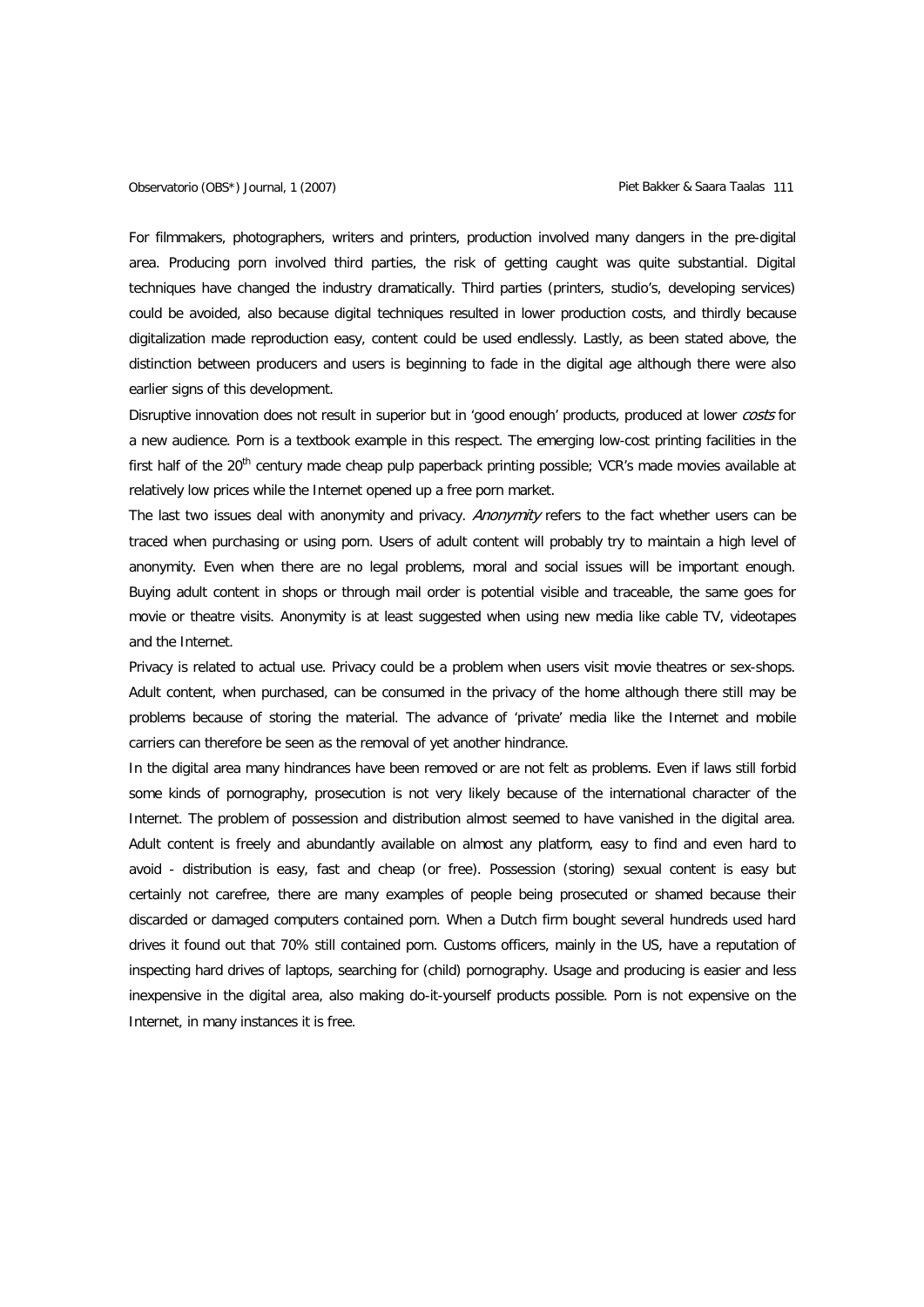Anonymity and privacy present us with a more complex problem. Many users experience the Internet as a medium with high levels of anonymity and privacy, and probably also act as if anonymity and privacy are secured – in that respect Lane III (2000: xvi) speaks about "potential privacy". But in fact users can be traced by their IP number, pictures and movies stay on hard drives caches, while downloading content can result in placing spy ware on a computer. What has happened in the digital age, is that many hindrances are at least not felt as being there, although some of them are still working, sometimes even stronger than before, the privacy issue is probably the best example of this paradox. Social and moral issues, however, could be an exception, even if porn is legal and has entered the mainstream media environment, actual usage could still be considered as socially unacceptable.

## **Conclusion**

On an empirical level, the notion that adult content is present in many media and from an early stage on, that it sometimes contributes to the adaptation of new media forms and that it now forms a substantial market, is inescapable. Also, this content has succeeded in creating its own niches or channels. Each media innovation created more possibilities to use this content although some media forms, mainly printed forms (magazines), seem to have shrunk in size.

On a more theoretical level, adult content business models are in many – but not all - cases a good example of a 'disruptive technology' (Christiansen, 1997), that is not driving on developing a market but rather seeking to take advantage of new technological breakthroughs and emergence of new markets for converging content. Business models in adult content combine and utilise low production costs, high media convergence, intrusive marketing methods, and developing new markets when they are still in early stages of development. There is no evidence of adult content being media specific or developing technologies of its own for sustaining development of a market. Rather, it finds low end technological and business opportunities, particularly in situations when market-breaking new technologies are arriving. There are two dominant business models in adult content merge. Both of these have historical roots. Adult content business models follow a nomadic fashion moving to new developing technologies and markets, leaving more developed markets to other content and media format business models. This business model is evident in digital, Internet and mobile technology developments but can also be seen as a historical pattern. In this paper, we have outlined numerous examples of business models in merging new technological innovations that have only recently developed and are under much innovative activity. However, this pattern seems to be recurring in our historical review of adult content business models. In fact, it seems a particular feature of adult content.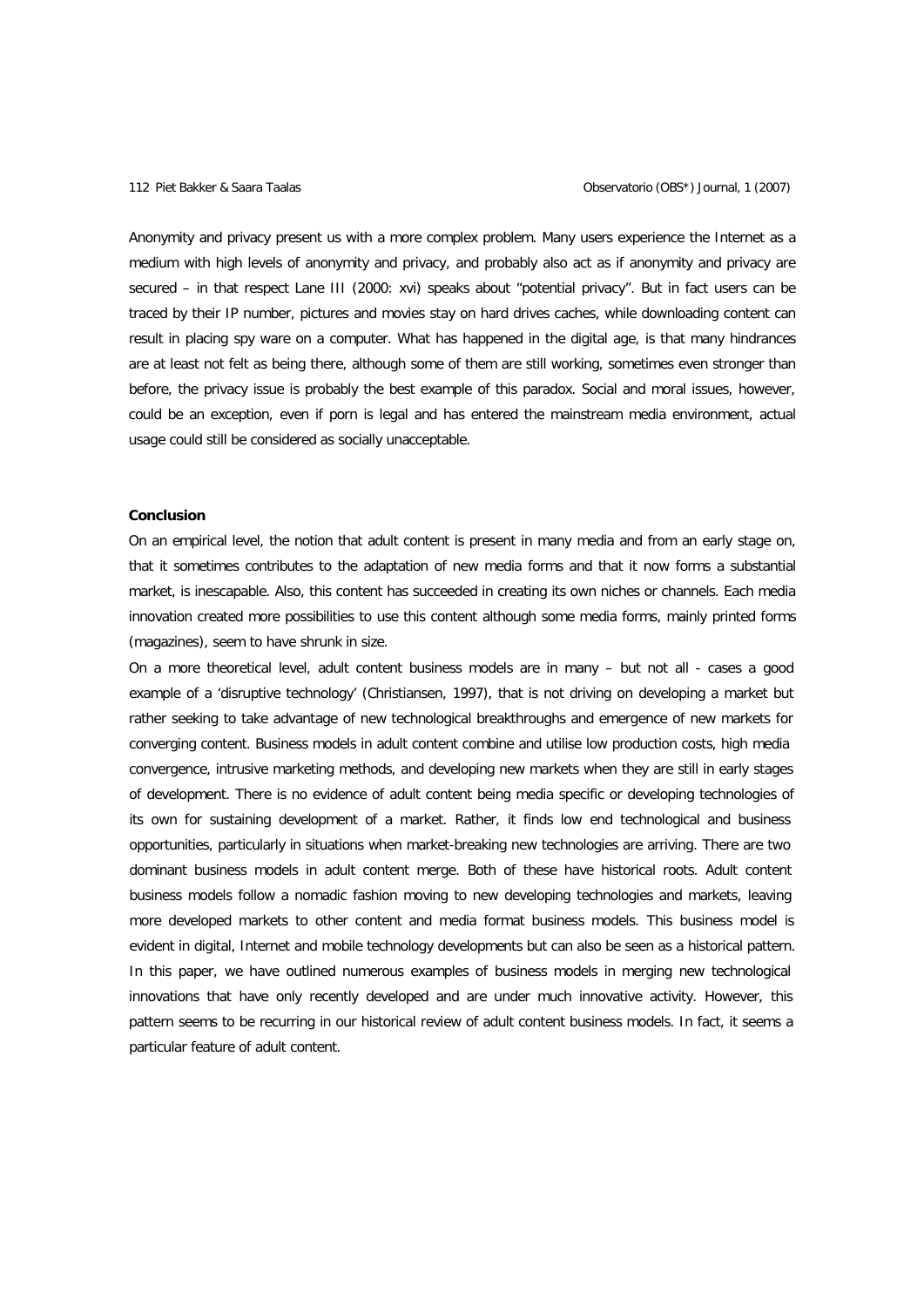Observatorio (OBS\*) Journal, 1 (2007) Charles Controller Mathematic Piet Bakker & Saara Taalas 113

Another well established adult content business strategy is to develop very low cost business models that survive fading technologies market place. This can be seen particularly in the premium phone line markets where the technology is slowly moving to the past, and most other forms of content have moved elsewhere. The adult contents aggressive pricing models in dying or recessive markets prevents content development because of its cost. In such markets content is provided with very little cost or no cost, for example, providing just a platform for customers own content production.

From a users perspective, new media developments did make porn cheaper, easier to get hold on, more mobile, more private and easier to store. From a producers perspective new digital and portable techniques that bypassed third parties made production easier while also more user-produced content became available. Some issues, especially privacy and anonymity still remain puzzling. New media in fact suggest privacy and anonymity and thereby stimulate use, but in fact offer less privacy and anonymity than older media forms.

### **References**

Aho Williamson, D. (2000). How Sextracker nailed top 10, *Advertising Age*, 71: 23. [electronic version]

Andersson, M. (2006). Porr – en bestsäljande historia [Porn – Best selling history], Stockholm: Pan.

Arlidge, J. (2002, March 3). The dirty little secret that drives new technology: it's porn, The Observer. [electronic version]

Bakker, P. (2005). File-sharing – fight, ignore or compete; paid download services vs. P2P-networks, Telematics and Informatics, 22,41-55.

Bakker. P. (2006). Webcasting in the Netherlands, in L. Ha & R. Gahnal (eds), Webcasting Worldwide; Business Models of an Emerging Global Medium, New York: Lawrence Erlbaum Associates.

Baudry, P. (2001/1997). La Pornography et ses images [pornography and its images], Paris: Armand Colin.

Berkowitz, B. (2005, January 10), Porn Business driving DVD technology, Reuters. Downloaded on October 21, 2005 from in.tech.yahoo.com/050110/137/2ix64.html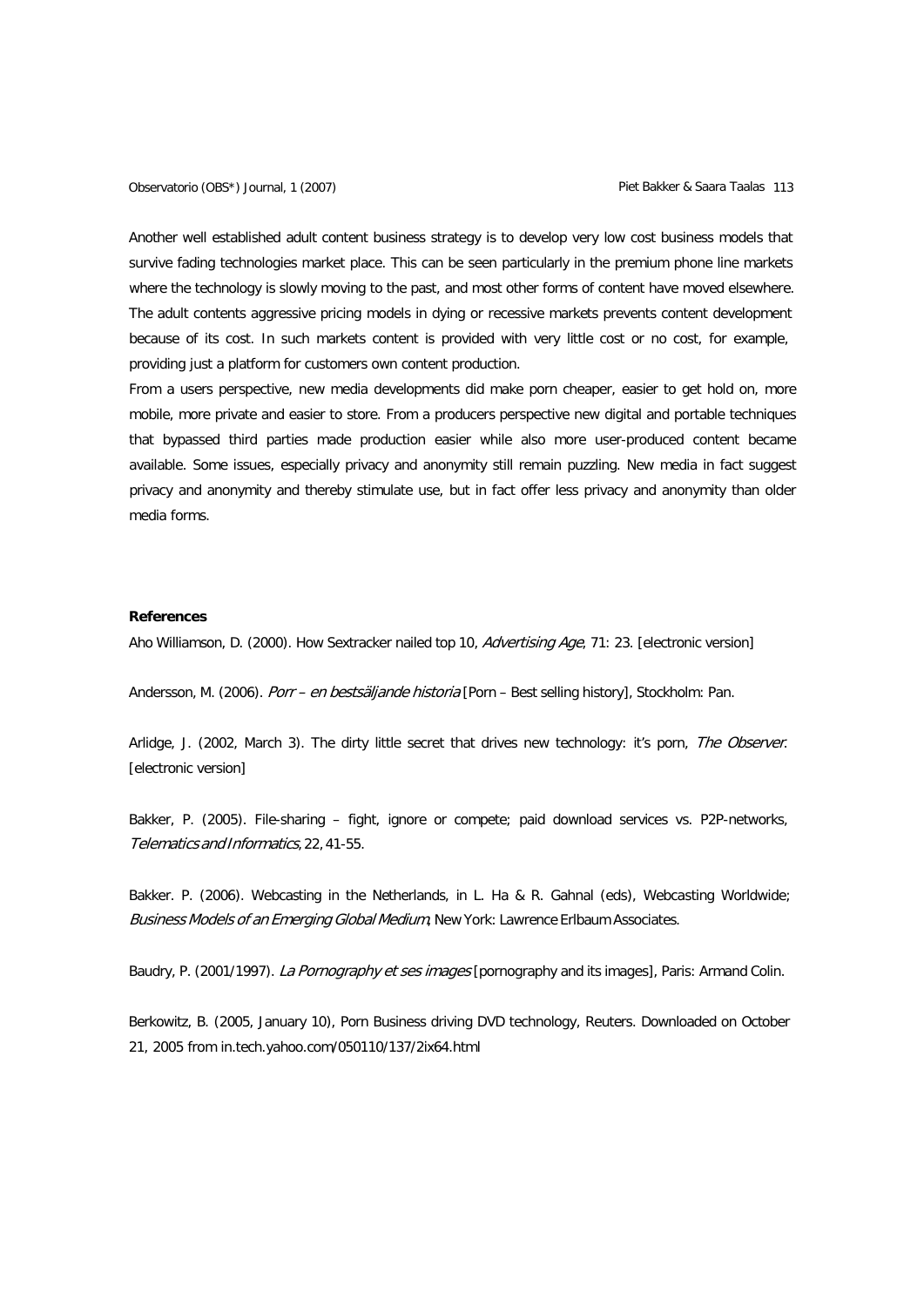114 Piet Bakker & Saara Taalas Observatorio (OBS\*) Journal, 1 (2007)

Bodelier, R. (2005, October 22). Extreme porno is een misdaad [Extreme porn is a crime], De Volkskrant, p. 1- Betoog.

Chosun.com. (2005, March 30), 'One in Two Koreans Bought Cell Phone Porn', downloaded on October 21, 2005 from [english.](http://english/)chosun.com/w21data/html/news/200503/200503300037.html

Chow-White, P. A. (2006). Race, gender and sex on the net: semantic networks of selling and storytelling sex tourism, Media, Culture & Society, 28(6), 883-905.

Cline, V. B. (ed) (1974). Where do you draw the line; Summary of the report of the National Commission on Obscenity and Pornography.

Christensen, C. (1997). The Innovator's Dilemma: When New Technologies Cause Great Firms to Fail, Boston: Harvard Business School Press.

Christensen, C., Graig, T., & Hart, S. (2001). The Great Disruption, Foreign Affairs, March/April, 2001, 80- 95.

Fitzgerald, K, (2004). Movies, music a web magnet, Advertising Age, 75: 3. [electronic version]

Gamespot.com. (2005), 'SCE finds pornographic UMDs "utterly undesirable"', downloaded on October 21, 2005 from [www.gamespot.com/news/2005/06/17/news\\_6127735.html](http://www.gamespot.com/news/2005/06/17/news_6127735.html)

Griffiths, M. (2000). Sex on the Internet, in C. Von Feilitzen U. & Carlsson (eds), Children in the new media Landscape, Unesco: 169-84.

Hagman, A. (2005, September 30). Nio av tio sexköp görs pa Internet [Nine out of ten sex trades are completed via Internet], Metro Riks edition: 1-2.

Hunt, L. (ed.) (1993). The Invention of Pornography; Obscenity and the Origins of Modernity, 1500-1800, New York: Zone Books.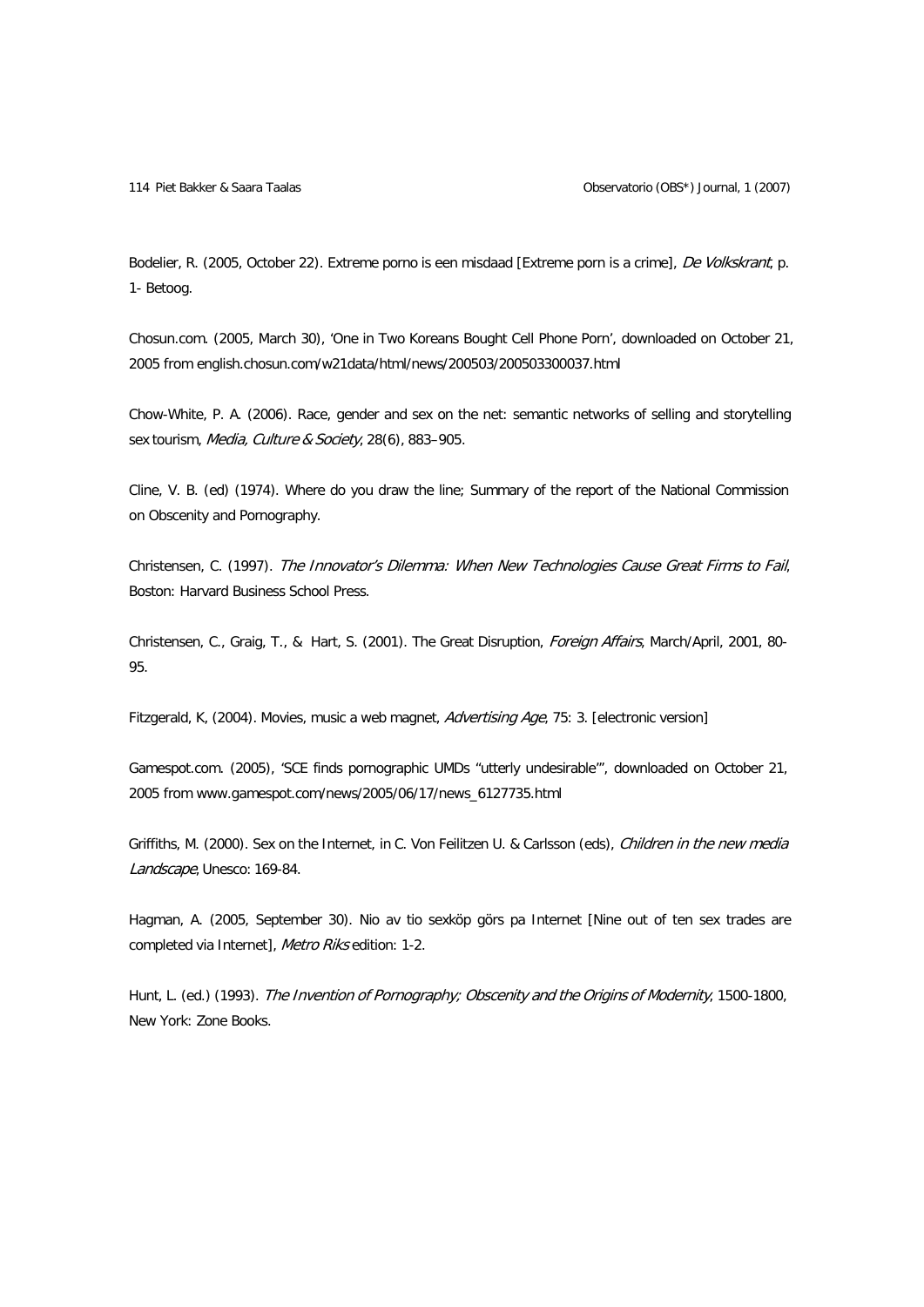Hyde, M. (1964). A History of Pornography, London: Heinemann.

Jensen, M. (2006). 'Legitimizing Illegitimacy: Identity Spaces And Markets For Illegitimate Products', (paper) University of Michigan.

Johnson, P. (1996). Pornography Drives technology; Why not to censor the Internet, Federal Communications LawJournal, 49(1), 217-26.

Kraakman, T. (1997). Kermis in de Hel; vrouwen en het pornografisch universum van de 'enfer' 1750-1850 [Carnaval in Hell, women and the pronographic universum of the 'enfer' 1750-1850], Amsterdam: University of Amsterdam. (dissertation)

Kahney, L. (2005, November 2), One Million Porny IPod Downloads, Cult of the Mac, downloaded on November 12, 2005 from wiredblogs.tripod.com/cultofmac/index.blog?entry\_id=1269367

Kessler, J. (1995). The French Minitel; Is There Digital Life Outside of the "US ASCII" Internet? A Challenge or Convergence?, D-Lib Magazine, December 1995, downloaded on December 11, 2005 from dlib.org/dlib/december95/12kessler.html

Kuipers, G. (2006). The social construction of digital danger: debatting. Defusing and inflating the moral dangers of online humor and pornography in the Netherlands and the United States, New Media & Society, 8(3), 379-400.

Lane III, F.S. (2001). Obscene Profits; The Entrepreneurs of Pornography in the Cyber Age, New York / London: Routledge.

Laqueur T. W. (2003). Solitary Sex; A Cultural History of Masturbation, New York: Zone Books.

Li, J. (2000). Cyberporn the controversity, First Monday 5(8), [www.firstmonday.org/issue5\\_8/il](http://www.firstmonday.org/issue5_8/il)

Loth, D. (1961). The Erotic in Literature, New York: Julian Messner Inc.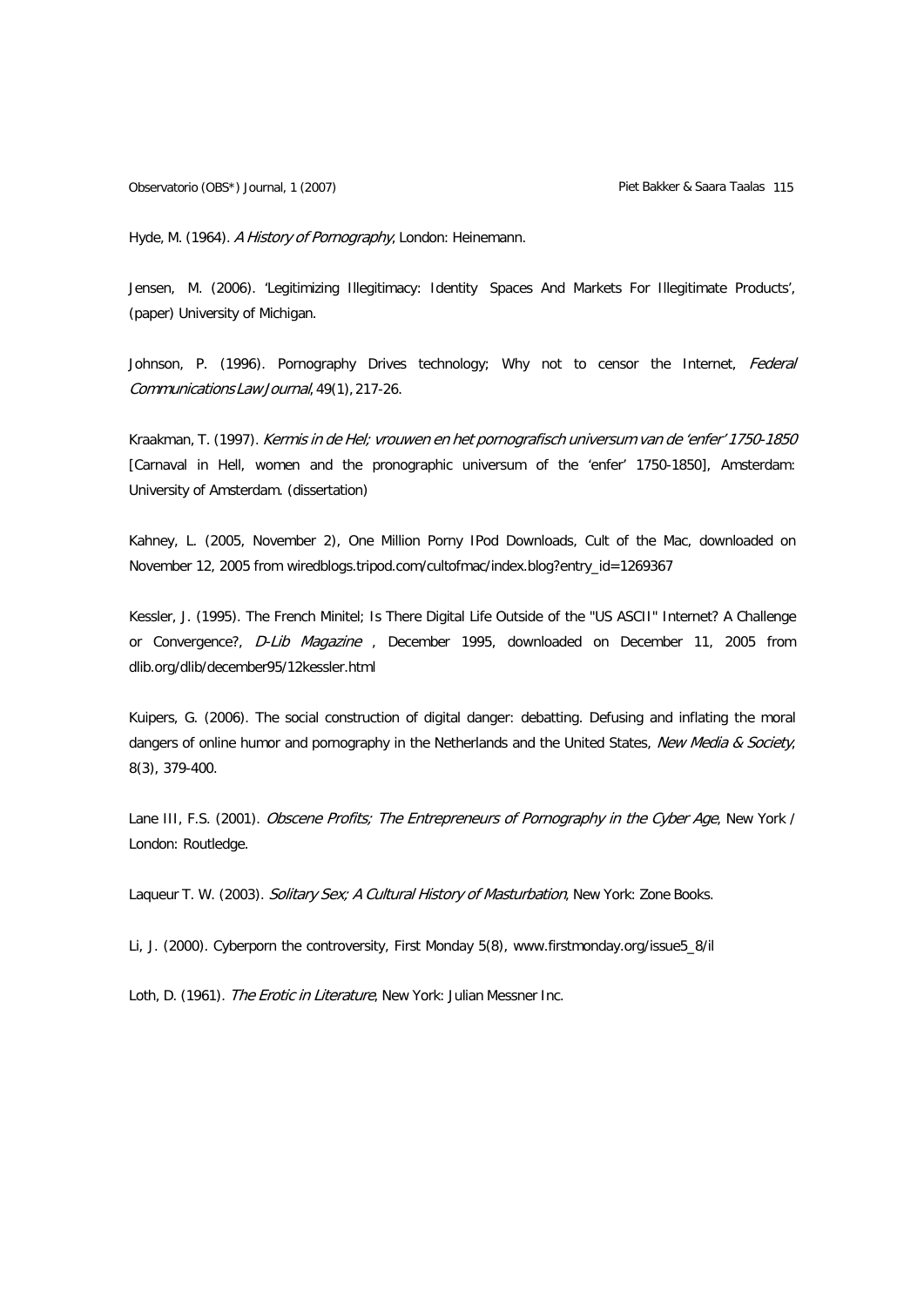McNair, B. (2002). Striptease Culture, London: Routledge.

McPherson, C. (1999). Poor policy and dubious law: pornography, satellite television and the British state, Media, Culture & Society, 12(5): 687-96.

Meerkerk, G-J., Laluan, A.M.E. & van den Eijnden, R.J.J.M. (2003), Internetverslaving: hoax of serieuze bedreiging voorde geestelijke volksgezondheid? [Internet addiction: hoax or a serious threath to mental health], Rotterdam: Instituut voor Onderzoek naar Leefwijzen &Verslaving (IVO).

Michell, K. J., Finkelhor, D. & Wolak, J, (2003), The exposure of youth to unwanted sexual material on the Internet; a national survey of risk, impact, and prevention, Youth & Society, 34(3), 330-58.

'Mobile Adult Content 2005 - 2009: Business models, regulation and future outlook' (2005), [summary], downloaded on October 21, 2005 from [www.biz-lib.com/ZKC78498.html](http://www.biz-lib.com/ZKC78498.html)

Morford, M. (2005, October 15), 'Harness iPod's Dollars – porn on the go. SFGate', downloaded on October 21, 2005 from

http://www.sfgate.com/cgi-bin/article.cgi?f=/c/a/2005/10/21/DDGLFFB16K1.DTL

NforceHQ (2005), 'Sony PSP to Get Adult Videos', downloaded on October 21, 2005 fro[m](http://www.nforcershq.com/article3235.html) [www.nforcershq.com/article3235.html](http://www.nforcershq.com/article3235.html)

Nikunen K., Paasonen, S. & Saarenmaa, L. (eds) (2005). Jokapäiväinen pornomme; media, seksuaalisuus ja populaarikulttuuri [Our Everyday Porn: Media, Sexuality and Popular Culture], Tampere: Vastapaino.

O'Connor, R. (2000). Child sex iconography, in C. Von Feilitzen & U. Carlsson (eds). Children in the new media Landscape, Paris: Unesco.

Orlowski, A. (2004). 'One in four Brits on net for Porn', The Register. [Online edition]

Pasick, A. (2005, November 2), 'Usenet search engine preps porn for video iPod', Reuters, downloaded on November 12, 2005 from news.yahoo.com/s/nm/20051102/wr\_nm/ipod\_porn\_dc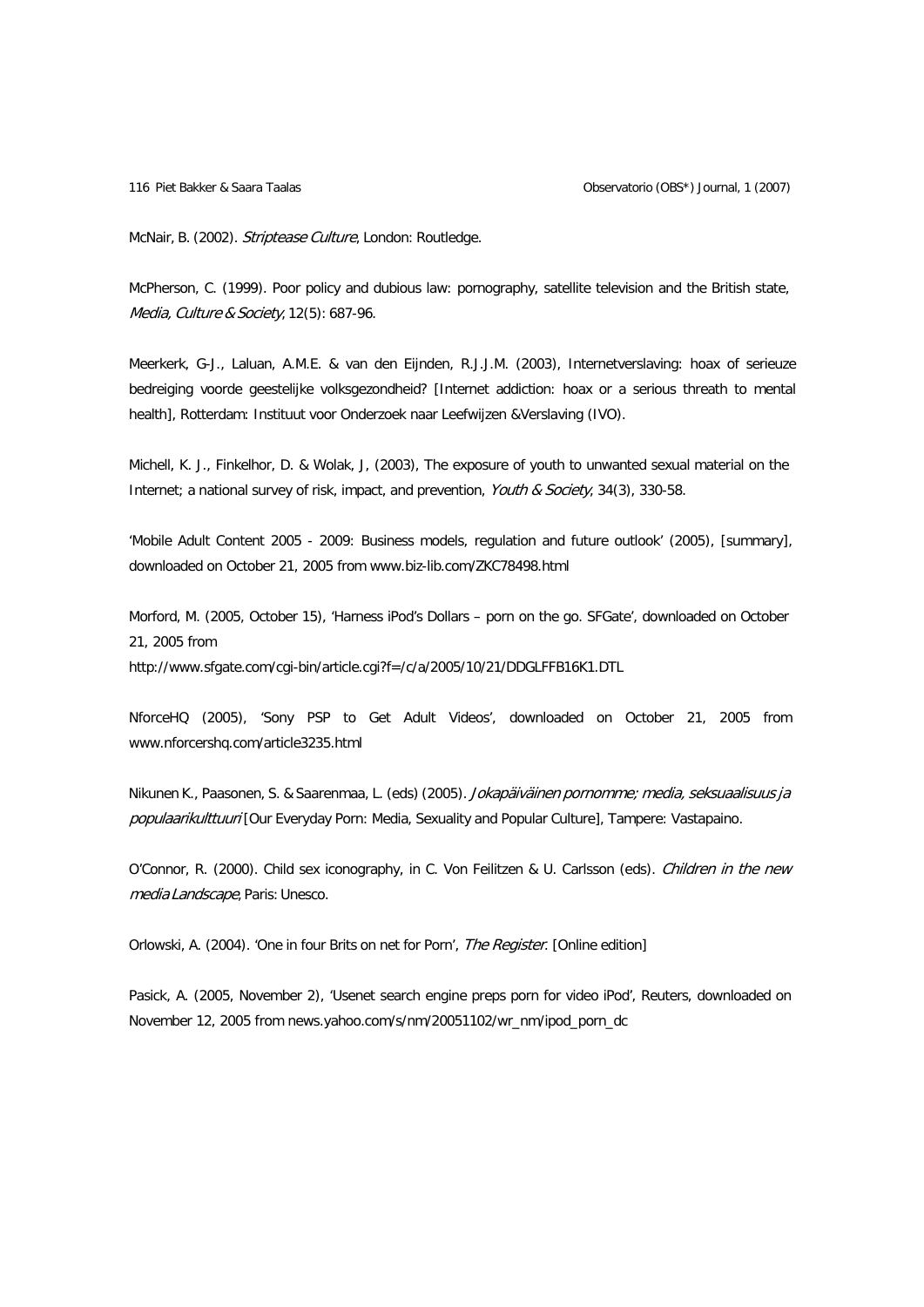Peter, J. & Valkenburg, P. M. (2006). Adolescents' exposure to sexually explicite material on the Internet, CommunicationResearch,33(2):178-204.

Pornography: The Longford Report (1972), London: Coronet Books.

Regan, K. (2005, 19 September), 'Mobile Industry prepares for cell phone porn', E-Commerce Times, downloaded October 21, 2005 from [www.ecommercetimes.com/story/46206.html](http://www.ecommercetimes.com/story/46206.html)

Report of the Commission on Obscenity and Pornography (1970). Toronto, New York, London: Bantam Books.

Rheingold, H. (1998). The Virtual Community, downloaded October 21, 2005 from [www.rheingold.com/vc/book/](http://www.rheingold.com/vc/book/)

Schwartz, J. (2004, February 8). 'The Pornography Industry vs. Digital Pirates', the New York Times. [electronic edition]

Schlosser, E. (2004). Reefer madness and other tales from the American underground, London: Penguin Books.

Shortes, C. (1998). Cleaning up a sewer, Journal of Popular Film & Television 26(2), 72-80.

Sutherland, E. (1995), 'Messagerie Convivial and Messagerie Rose', downloaded October 21, 2005, fro[m](http://www.sutherla.dircon.co.uk/minitel/rose) [www.sutherla.dircon.co.uk/minitel/rose](http://www.sutherla.dircon.co.uk/minitel/rose)

Sutter G. (2000). Nothing new under the sun; old fears and new media, International Journal of Law and Information Technology, 8(3), 338-78.

Taylor, P. (2003, 10 April), Wireless porn opportunity limited to \$1 billion in 2008 but AT&T Wireless & Match.com point the way toward adult service revenue growth, Strategy Analytics Insight, downloaded on October 21, 2005 from <http://www.oktrik.com/2017/11/tips-dan-cara-memblokir-situs.html>